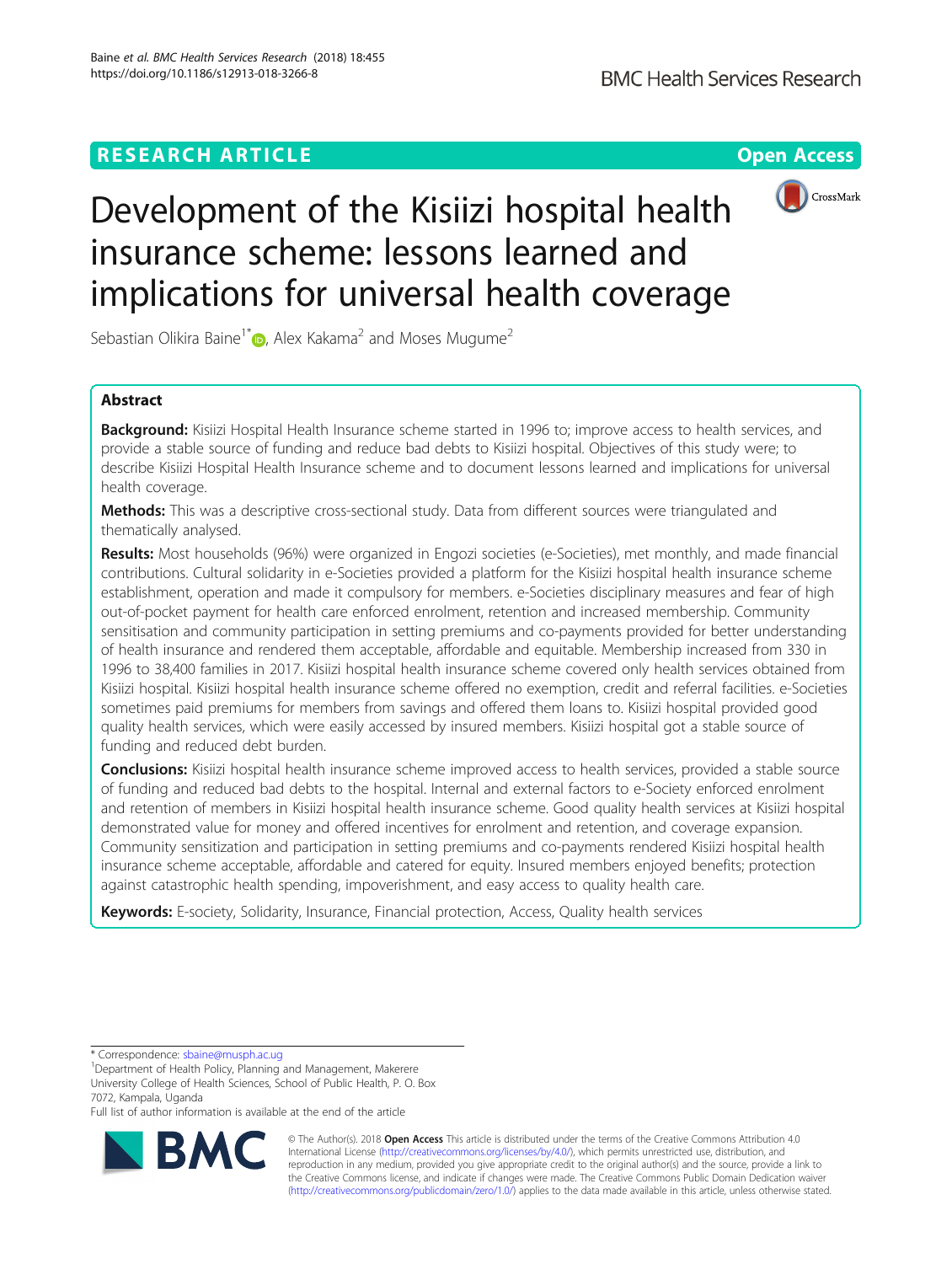# Background

Health insurance has been perceived to enhance access and utilization of good quality health services, and to provide protection against catastrophic health expenditure [\[1](#page-7-0)]. Evidence shows that health insurance improves utilization of and accessibility to health services [[2,](#page-7-0) [3](#page-7-0)], and diminishes catastrophic health expenditure among insured households [\[4\]](#page-7-0).

Several countries in Sub Saharan Africa have implemented community-based health insurance schemes [\[5\]](#page-7-0) in which communities are actively engaged in resource mobilization and management [\[6](#page-7-0)–[8\]](#page-7-0). Evidence shows that availability of essential drug improved at health facilities operating community-based health insurance schemes [[9](#page-7-0)].

However, community-based health insurance schemes are characterized by: low coverage; low premiums; lack of trust; poor understanding of insurance; poor quality health services, high operational costs and limited health benefit packages [[2,](#page-7-0) [7,](#page-7-0) [9,](#page-7-0) [10\]](#page-7-0). These issues render community-based health insurance scheme financially unsustainable and reliant on external support.

Kisiizi Hospital Health Insurance scheme is a community-based health insurance scheme owned by Kisiizi hospital, a faith based hospital in South Western Uganda. At the time of the launch (1996), patients sought health care at the Kisiizi hospital when illnesses were in advanced stages. Delays to seek care were mainly due to lack of ready and adequate cash to spend on health care [\[11](#page-7-0), [12](#page-7-0)]. This most often led to long hospital stays or treatments associated with higher health care bills and sale of household assets (especially land and domestic animals) that in turn led them to impoverishment. Some patients escaped from the hospital beds before complete recovery without settling their health care bills. By the end of 1994, unpaid debts by patients accounted for about 2.5% of the total annual recurrent costs of Kisiizi hospital [[13\]](#page-7-0).

The pressure of maintaining good quality health services had compelled the hospital to raise the prices of care to levels beyond which further increase would significantly impede health service utilization by residents in the hospital catchment area. The objectives of Kisiizi Hospital Health Insurance scheme establishment were three fold: to improve access to health services; to provide a stable source of funding for the hospital; and to reduce the problem of bad debts.

Most households in villages in the Kisiizi hospital catchment area were organised in Engozi societies (e-Societies). Engozi is a locally made stretcher used to transport patients to hospital and at times to bring back home the dead loved ones for descent burial. A household with a severely sick person sounded a drum in a particular rhythm to invite e-Society members to carry the patient in turns to hospital [\[14](#page-7-0)].

e-Society tradition brings people together to address a common problem of rugged land terrain that is unfavourable for motor vehicle ambulance use. In addition, some patients cannot afford the cost of transport by ambulance and resort to this local means.

e-Society members were eligible to register in Kisiizi Hospital Health Insurance scheme provided they paid the required premiums and co-payments. Photographs and membership information of all registered members were entered into a computer based system. Eligible members were able to access services two weeks after effecting payments. Premium payment receipts work as membership cards to all family members. The objectives of this study were; to describe Kisiizi Hospital Health Insurance scheme, and to document lessons learned and policy implications.

# **Methods**

This was a descriptive cross-sectional study where both quantitative and qualitative methods were applied. Three principle investigators collected data in July 2017 through: a review of Kisiizi Hospital Health Insurance Scheme documents to access documented evidence; key informant interviews with three health providers and three chairpersons of e-societies with the aim of collecting information from stakeholders with firsthand knowledge about Kisiizi Hospital Insurance Scheme and its operations using key informant interview guide (Additional file [1](#page-6-0)); and one group discussion with twenty community representatives (chairpersons of e-societies) and three focus group discussions each comprising of eight randomly selected insured members from the community were done with the aims of generating data and insights on Kisiizi Hospital Insurance Scheme from memories, ideas, experiences, perceptions, opinions, and attitudes of stakeholders in an interactive group setting with freedom to talk among group members using a guide (Additional file [2\)](#page-7-0). Transcription and translation were verbatim by Principal Investigators who are fluent in both English and local languages. Data from these sources were triangulated, coded, and themes were generated. A thematic analysis then followed.

# Limitations

This study had study limitations that included:

- 1. The study did not include non-insured households and a comparative analysis of the experiences of poor and non-poor insured cannot be provided to enable assessment of the extent to which the poor people have affordable access to quality health care.
- 2. Limited funding and time did not allow conducting a more complex study to include auditing financial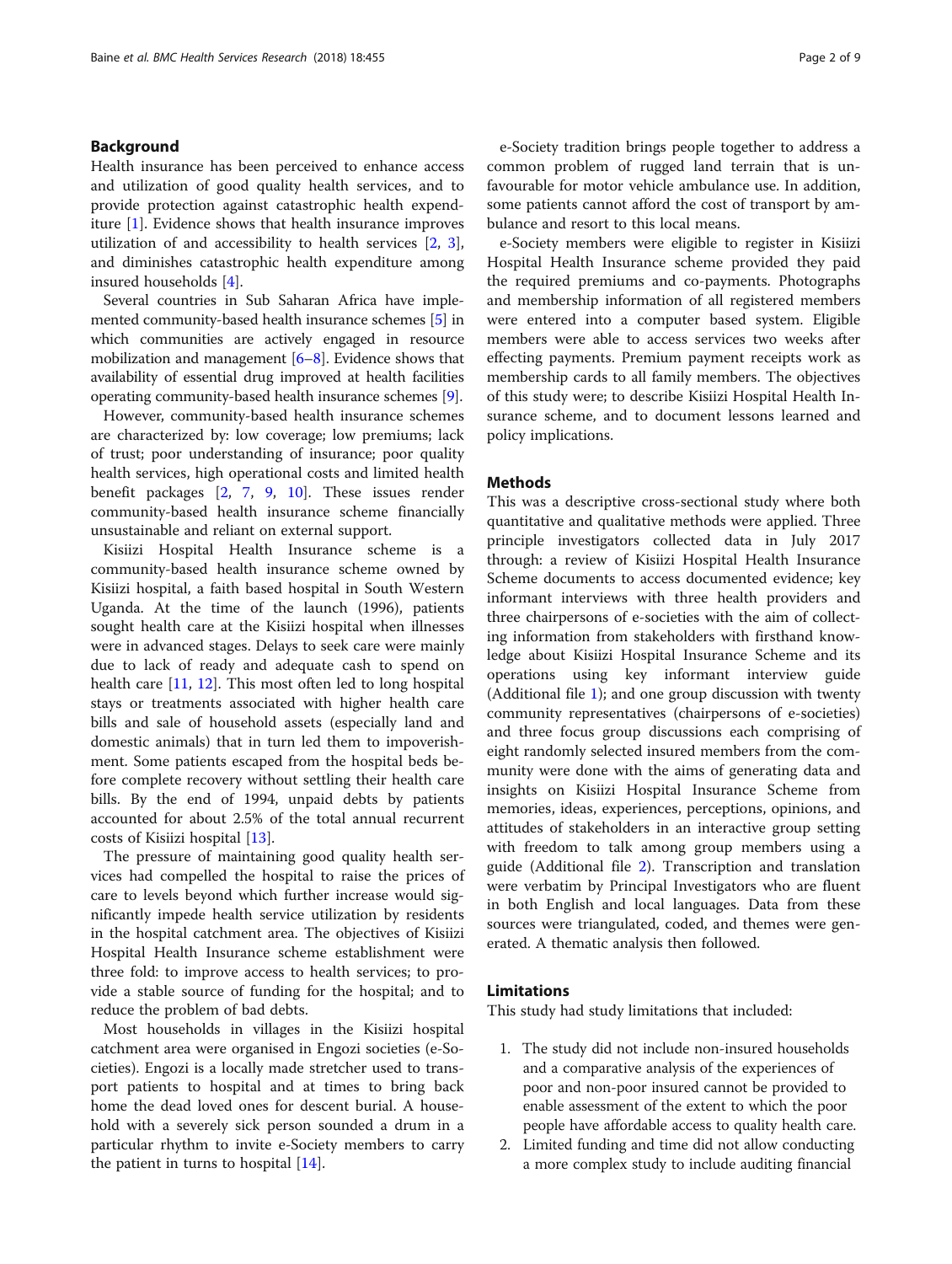transactions, renewals and health service utilisation. These will be done in the planned study.

3. The study was qualitative and missed out valuable quantitative inputs.

# Results

# Engozi society

Majority of households (96%) in the Kisiizi hospital catchment area were members of e-Societies. They met once every month and made financial and other forms of contributions. Requirements to enrol into Kisiizi Hospital Health Insurance scheme were being a member of e-society, and payment of premium and copayment. Renewal is usually enforced by e-society demands. The hospital finance office adds up the costs of services consumed by members monthly and gives the total expenditure by members to the scheme to reimburse.

e-society savings are available for loaning to members to generate income. Sometimes, e-Societies paid premiums for members in Kisiizi Hospital Health Insurance scheme using savings. Solidarity that exists in e-societies provided a platform for implementation and operation of Kisiizi Hospital Health Insurance scheme. Participants in focus group discussions concurred that;

"e-Societies reserved funds were made available for borrowing in case of failure to raise money needed to pay premiums and co-payments" [Focus Group Discussions 1,2,3].

Families who were not members of e-Societies and/or members of Kisiizi Hospital Health Insurance scheme faced severe disciplinary actions when in need of support from e-Societies members. Disciplinary measures included; refusal to transport the patient to the hospital, refusal to transport the dead back home in case the patient died while at the hospital, and refusal to participate in the burial process until a penalty was settled. Penalties were in form of cash or slaughtering a goat of their choice and preparing a banquet for them to feast at the family cost.

# Membership into the Kisiizi hospital health insurance scheme

Membership in the Kisiizi Hospital Health Insurance scheme gradually increased over 21 years as shown in Table 1.

Increase in membership was attributed to: continuous sensitization of the communities and increased understanding of the insurance concept and benefits; community participation; fear of e-Society disciplinary measures and high costs of health care; and increased geographical coverage from three sub-counties to seven districts or up to a radius of 60 km from the hospital. Despite the

|        | <b>Table 1</b> Membership in the Kisiizi Hospital Health Insurance |  |  |  |
|--------|--------------------------------------------------------------------|--|--|--|
| scheme |                                                                    |  |  |  |

| Year | Number of households<br>registered in KHI scheme |
|------|--------------------------------------------------|
| 1996 | 330                                              |
| 1999 | 1172                                             |
| 2017 | 38,400                                           |

Sources: Kisiizi Hospital Health Insurance reports 1996, 1999 and 2017

increase in membership, over 235,334 households in the catchment area are still not insured.

Kisiizi Hospital Health Insurance scheme was understood as a financing method where households put efforts together and shared the burden of diseases in order to reduce costs of health services to individuals. Participants acknowledged that;

"The burden of large sums of money required before the Kisiizi Hospital Health Insurance scheme was no longer a hindrance to insured households. Raising premiums and co-payments was not as strenuous as raising funds to pay full health care costs" [Focus Group Discussion 3].

"My brother has been to the hospital three times and he has not sold portions of his land to pay for his health care because of being a member of Kisiizi Hospital Health Insurance scheme" [key informant 1].

e-Society leaders registered family members, collected premiums, and submitted a lump sum to the Kisiizi Hospital Health Insurance scheme office. They were given family receipts, which worked as membership cards to all family members.

#### Premiums and co-payments

Premiums depended on household size while co-payments are hinged on whether care was provided on an outpatient or inpatient basis as shown in Tables 2 and [3](#page-3-0) respectively.

Average exchange rate: 1 US dollar to 3595.90 Uganda shillings (Source Bank of Uganda June 30, 2017).

| Table 2 Annual premiums |  |
|-------------------------|--|
|-------------------------|--|

| Number of people<br>in a household | Premium/per person/annum<br>(United States Dollars) |
|------------------------------------|-----------------------------------------------------|
|                                    | 7.79                                                |
| $2 - 4$                            | 3.89                                                |
| $5 - 8$                            | 3.06                                                |
| $9 - 12$                           | 2.78                                                |
| Above 12                           | 4.17 per extra person                               |
|                                    |                                                     |

Source: Kisiizi Hospital Health Insurance report, 2017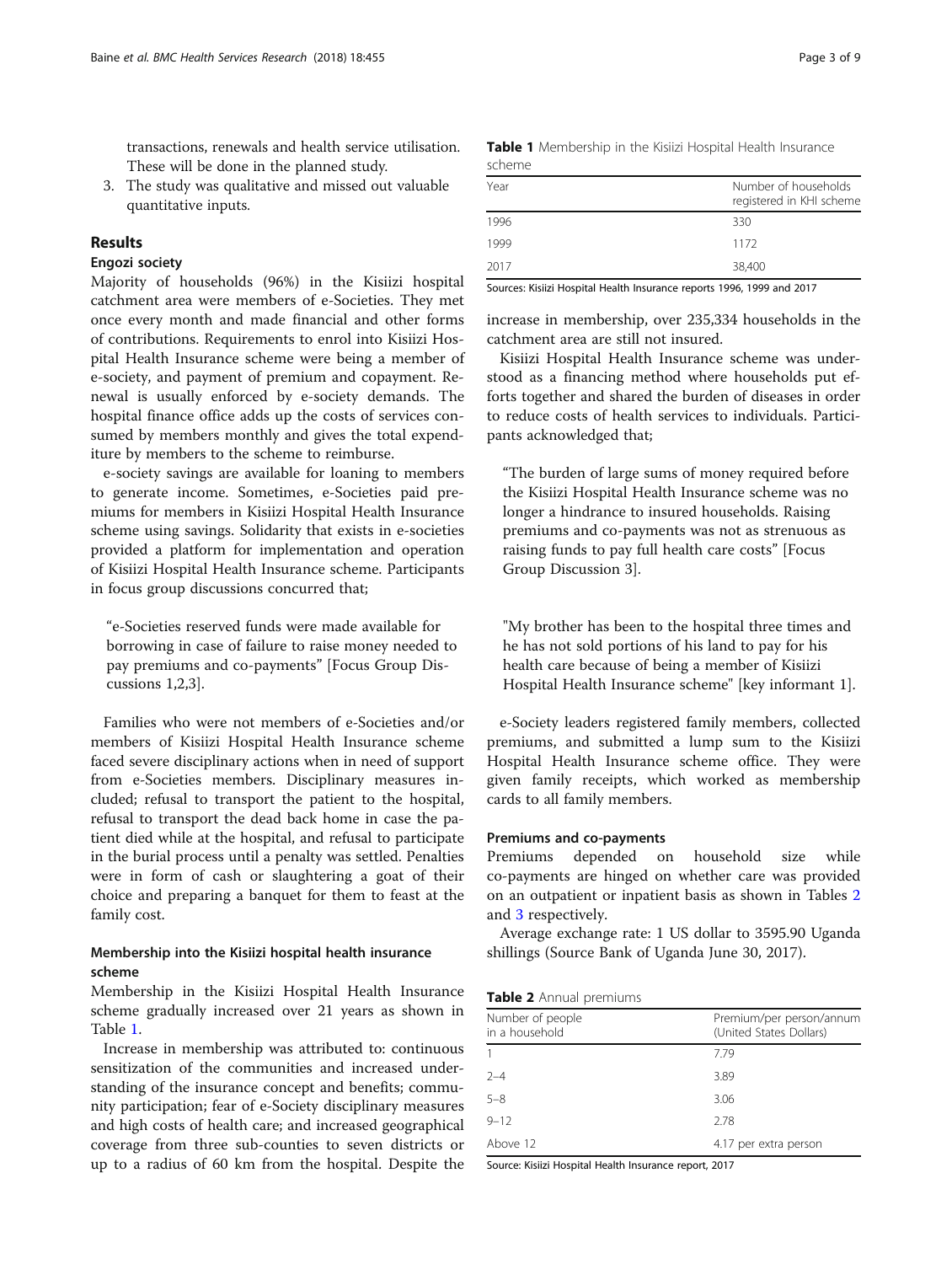#### <span id="page-3-0"></span>Table 3 Co-payments

| Policy               | Co-payment per visit<br>(United States Dollars) |
|----------------------|-------------------------------------------------|
| Outpatient services  | 0.56                                            |
| In patient services: |                                                 |
| Children's ward      | 2.78                                            |
| Medical condition    | 5.56                                            |
| Normal delivery      | 5.56                                            |
| Surgery              | 16.69                                           |

Source: Kisiizi Hospital Health Insurance report, 2017

Co-payment covered examination by a clinician, common laboratory investigations and medicines.

Kisiizi Hospital Health Insurance did not have specific benefit packages. The premium and copayments catered for any type of health services received except for the excluded services.

Kisiizi Hospital Health Insurance scheme paid for healthcare services obtained from Kisiizi Hospital only. Kisiizi Hospital Health Insurance scheme did not cover cost of care obtained from other sources including referred patients. Kisiizi Hospital Health Insurance scheme paid up to US\$ 556.2 per person per episode of sickness and remained with a net balance. Kisiizi Hospital Health Insurance scheme had no external donations or did not need to borrow money, and had no patient debts to the hospital.

#### Sources of household income

Sources of household income used to pay premiums and co-payments were sale of agricultural products, small retail shops, brick making, wood products and sell of manual labour. Participants in all focus group discussions indicated that all households were able to pay the premiums and co-payments charged Kisiizi Hospital Health Insurance scheme.

"Every household was capable of raising funds needed to pay premiums and co-payment required in Kisiizi Hospital Health Insurance scheme. Even the poor who were willing to enroll into the scheme generated required funds generated from sell of manual labour" [Focus Group Discussions 1,2,3].

All participants revealed that households needed little money for co-payment compared to large sums of money required to obtain health services at Kisiizi hospital when not insured. In one focus group, participants said;

"Premiums and co-payments in Kisiizi Hospital Health Insurance scheme were fair and affordable compared to the large sums of money required if not a member of Kisiizi Hospital Health Insurance scheme" [Focus Group Discussion 1].

"Sell of manual labour was a more reliable source of income". The consensus was that every household was capable of raising resources needed to pay for health services provided. The barrier was that households shun the sell of manual labour because of the perceived social stigmatization.

# Services covered by the Kisiizi hospital health insurance scheme

Kisiizi hospital provided a wide range of good quality health services for medical and surgical conditions, casualty and emergency services, out-patient services, inpatient services, special investigations including X-ray, Ultrasound, ECG (heart tracing), and laboratory investigations. Key informants from the hospital attributed good quality services to the presence of adequate trained health providers, support staff, logistics and medical supplies. They are all coverage by the Kisiizi Hospital Health Insurance scheme with some exceptions as detailed in the following sections.

Services that were covered 100% by Kisiizi Hospital Health Insurance scheme included: outpatient and inpatient medical and surgical conditions; emergency services; investigative procedures such as X-ray, ultrasound, electrocardiogram and laboratory investigations; and in-patient services due to complications of chronic diseases provided evidence of good adherence to treatment guidelines was shown.

Services covered 50% by the Kisiizi Hospital Health Insurance scheme were mainly elective surgery such as; prostatectomy, hysterectomy, removal of fibroids, tubal ligation, mastectomy and surgery of the goitre.

# Services that were excluded in Kisiizi hospital health insurance scheme

Services not covered by Kisiizi Hospital Health Insurance scheme included: dentures; spectacles/optical appliances; self-inflicted injuries such as complications of failed suicide attempt, criminal abortion and fights under influence of alcohol and other substance abuse; chronic diseases such as diabetes, high blood pressure, asthma, epilepsy and other mental illnesses; fertility treatment and procedures; food and food supplements; police forms; routine medical checkup for jobs or school; semen analysis; culture and sensitivity; glycated haemoglobin test; international normalized ratio assays evaluating the extrinsic pathway of coagulation; hormonal tests (prostate surface antigen test and thyroid-stimulating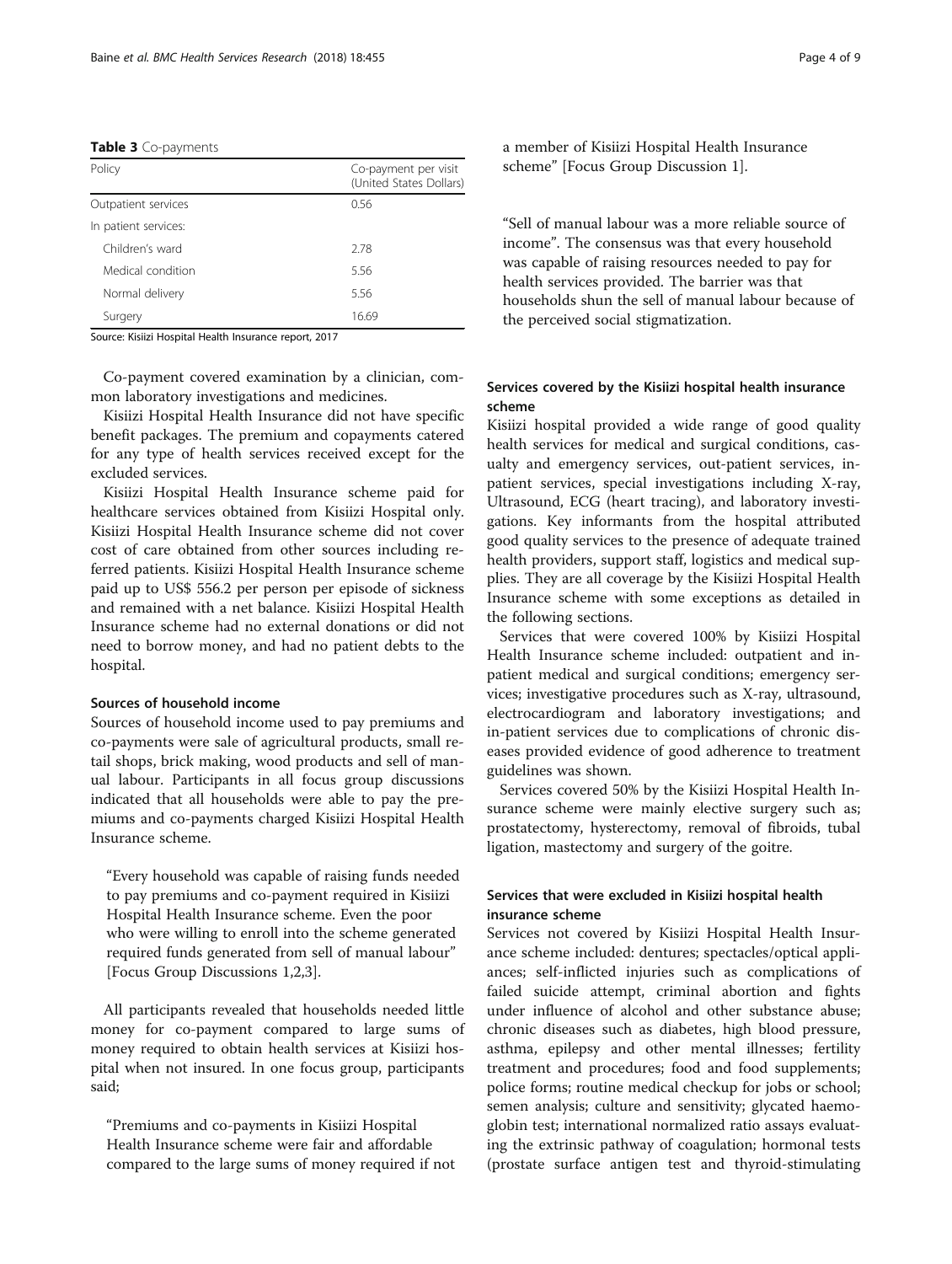hormone blood test); patient referrals and care obtained from outside Kisiizi hospital.

#### Exemption and credit facilities

There were no exemption and credit facilities for the poor households in Kisiizi Hospital Health Insurance scheme. Inequities were addressed through community participation in setting premiums and co-payments, and in the management of Kisiizi Hospital Health Insurance scheme. e-Society chairpersons and elected executive committee of community representatives on the Kisiizi Hospital Health Insurance scheme management conceded that;

"All households were potentially able to pay premiums and co-payments. Inequities did not arise in Kisiizi Hospital Health Insurance scheme" [e-Society Chairpersons and Community representatives].

Participants revealed that non-insured household members were simply not willing to pay premiums. They said non-insured households argued that:

"premiums were not transferrable across contract periods in case no family member fell sick in one contract period; Kisiizi Hospital Health Insurance scheme did not cater for health care obtained from other sources; and wanted to invest the money for premiums into business and make out-of-pocket payment using interest generated by the trade" [e- Society Chairpersons and Community representatives].

#### Challenges

Major problems faced were mobilising e-Society member families to subscribe Kisiizi Hospital Health Insurance scheme, bad past experience with insurance companies which never honoured their obligations, and households had not explicitly understood the importance insurance, how it operates and the benefits. Also the belief that households paid taxes and government had a free health care policy discouraged and delayed enrolment and retention in Kisiizi Hospital Health Insurance scheme.

# **Discussion**

Households lacked financial risk protection mechanisms and experienced a high burden of health expenditure, escaped from hospital beds before complete recovery without settling bills, sold assets, and owed the hospital unpaid debts. This was similar to what was observed especially in rural settings in other countries [\[15\]](#page-7-0).

e-Societies were formed to respond to common problems; difficult transport due to rugged terrain and challenges during burials. Members of e-Societies worked

toward measurable goals; they pooled resources and shared health risks. There were unwritten guidelines and code of conduct to ensure a smooth running of e-Societies business; members met monthly on a specified agreed day, made financial and other forms of contributions as need arose. Benefits outweighed transactional costs [[16\]](#page-7-0). This was characteristic of effective teams when players come together to achieve common goals [\[17](#page-7-0)–[19\]](#page-7-0).

Cultural solidarity in e-Societies was an important tool in the establishment of Kisiizi Hospital Health Insurance scheme while qualities of e-Societies enforced enrolment, retention of membership. Cultural solidarity in e-Societies and their qualities have led to the establishment of many similar health insurance schemes e.g. Ishaka Hospital Insurance scheme, Nyakibale Hospital Health Plan, Kitanga Health insurance scheme, Nyamwegabira Health Insurance scheme [\[20](#page-7-0)]. Enrolment and retention in Kisiizi Hospital Health Insurance scheme was not solely attributable to e-Society dynamics alone. There were also external factors to e-Societies that strengthened enrolment and retention of members in Kisiizi Hospital Health Insurance scheme such as fear of high costs of health care, fear to sell household assets to pay for health care, and the desire to access the good quality health services available at Kisiizi hospital without incurring catastrophic health expenditure. This is characteristic of society [[19\]](#page-7-0).

Kisiizi hospital should not risk exploiting the solidarity in the e-Societies in order to generate funds for the hospital. This would weaken Kisiizi Hospital Health Insurance scheme's credibility and even lead it to collapse when it lose trust and attraction among others as evidence suggested [\[21\]](#page-7-0).

Kisiizi Hospital Health Insurance scheme membership growth was a composite product of community sensitization, increased understanding insurance, appreciation of benefits, e-Society enforcement, sharing of experience between insured and uninsured households, affordable sources of funds for households, and desire to continue accessing quality care at a low cost. Every household could afford to sell non-traditional cash crops and manual labour. In addition, e-Society had a loan facility from which members could acquire credit at affordable interest rate similar to savings and credit schemes [\[22,](#page-8-0) [23\]](#page-8-0). From time to time, e-Societies paid premiums for members using savings and this relieved Kisiizi Hospital Health Insurance scheme members that lacked reserved funds from the stress of raising funds from other sources.

Strong community participation was a strength in Kisiizi Hospital Health Insurance scheme. Chairpersons of e-Societies registered households for Kisiizi Hospital Health Insurance scheme, collected premiums from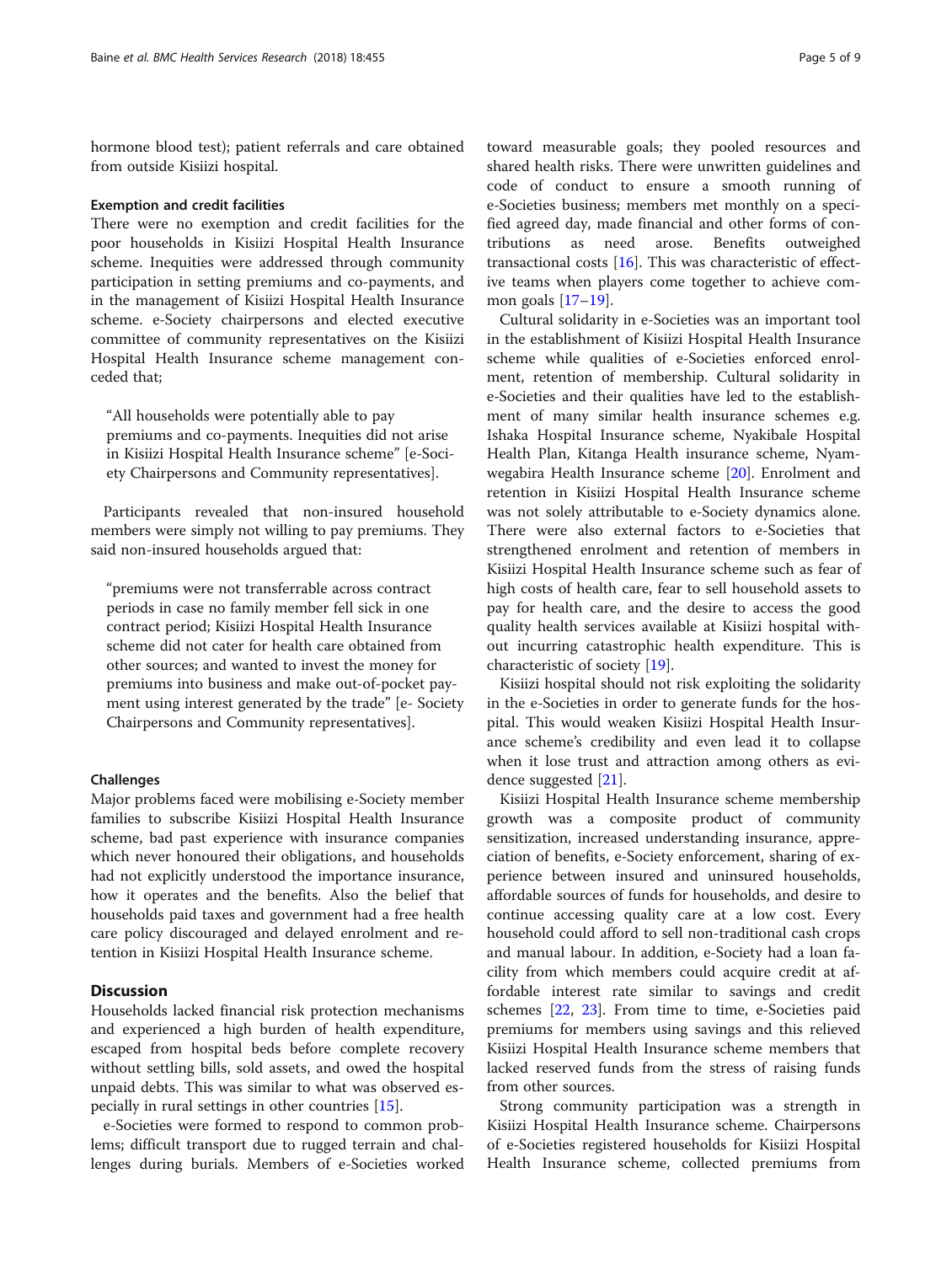members, and delivered collections to the Kisiizi Hospital Health Insurance scheme office. Elected representatives of the community participated in setting premiums, co-payments and management of Kisiizi Hospital Health Insurance scheme. Community participation enhanced acceptance, enrolment, and retention that in turn increased Kisiizi Hospital Health Insurance scheme membership and generation of funds. Community participation also offered an opportunity to match premiums and co-payments to existing household resources, address house income disparities, reduce inequities and increase access to care as evidence suggested [\[24](#page-8-0), [25\]](#page-8-0).

Although cultural solidarity in e-Societies and Kisiizi Hospital Health Insurance scheme offered an opportunity to tap into household resources, inequities still existed and were a challenge because household had different income levels. Evidence showed the incidence of catastrophic health spending was high in rural settings and out of pocket payments were even higher [\[19](#page-7-0)]. Further evidence available suggested that Kisiizi Hospital Health Insurance scheme may not achieve both increase access to health services and reduce inequities simultaneously [\[26\]](#page-8-0). Evidence suggested a well-functioning primary health care network as an appropriate intervention mechanism to increase equity in access to quality health services [[27](#page-8-0), [28](#page-8-0)].

Success factors for Kisiizi Hospital Health Insurance scheme were cultural solidarity and enforcement by e-Societies disciplinary measures, resilience, continuous community sensitization and participation in all aspects of Kisiizi Hospital Health Insurance scheme, fear of high costs of health care, and incentive generated availability of good quality health services at Kisiizi hospital. The other success factors included community understanding of insurance and appreciation of benefits of being members of the Kisiizi Hospital Health Insurance scheme; cross learning between insured and non-insured members; protection against catastrophic health expenditure, had peace of mind with no much worries about medical bills or selling household assets, and access to good quality health services.

It is still early for Kisiizi Hospital Health Insurance scheme to celebrate any wins. Currently there is no health financing mechanism is an end to itself. Kisiizi Hospital Health Insurance scheme generated additional funding for health but other sources of funding were still needed to buffer the decreased funding especially when membership drops [[29\]](#page-8-0). There was uncertainty in revenue generation because households depended heavily on agriculture for income and harvests. Like Tanzania, serious drought has been experienced which led to repeatedly poor harvests. This could lead to a fall in enrolment, retention and membership [[30](#page-8-0), [31](#page-8-0)]. Evidence available suggests that community based health insurance schemes are not yet stable [[32\]](#page-8-0). This is an issue for Kisiizi hospital to consider and prioritize and develop sustainability strategies for Kisiizi Hospital Health Insurance scheme.

A significant proportion of households were not insured. A bad past experience with insurance companies, which never honoured their obligations made it difficult to mobilise community members to subscribe to Kisiizi Hospital Health Insurance scheme. Others did not understand the importance of health insurance, how it operated and benefits. They did not perceive value for money in Kisiizi Hospital Health Insurance scheme and instead argued they could invest the money in business and pay cash (out of pocket) for health care from interest.

Development process of Kisiizi Hospital Health Insurance scheme to date had lasted 21 years but positive progress has been registered. This was a similar experience to what established insurance schemes went through [\[33](#page-8-0)]. Development of any health insurance scheme was not a one time-off but long process that requires ample time.

Universal health coverage entails all people should access needed health care without experiencing catastrophic health spending. However, by December 2017, about half of the world's population and big numbers of households suffered catastrophic health expenditure because of out of pocket payment for health care. Pooling is one of the core functions of health financing because it spreads financial risk across the population so that no individual carries the full burden of paying for health care. It is against this backcloth that the Kisiizi Hospital Health Insurance Scheme makes a contribution towards the achievement of universal health coverage. Lessons learned from Kisiizi Hospital Health Insurance Scheme can be applied to other similar settings with adjustments to meet the specific needs of different societies [\[34,](#page-8-0) [35\]](#page-8-0).

### Conclusions

Solidarity in e-Societies formed a suitable foundation to begin Kisiizi Hospital Health Insurance scheme. Enforcement by e-Societies contributed significantly to enrolment and retention of membership in Kisiizi Hospital Health Insurance scheme. e-Societies also availed a loan facility to members and sometimes paid premiums for members using savings.

Community sensitization increased awareness and created demand for insurance while community participation was one of the strengths of Kisiizi Hospital Health Insurance scheme and promoted confidence and acceptability of Kisiizi Hospital Health Insurance scheme, helped to match premiums household resources, and partly addressed inequities.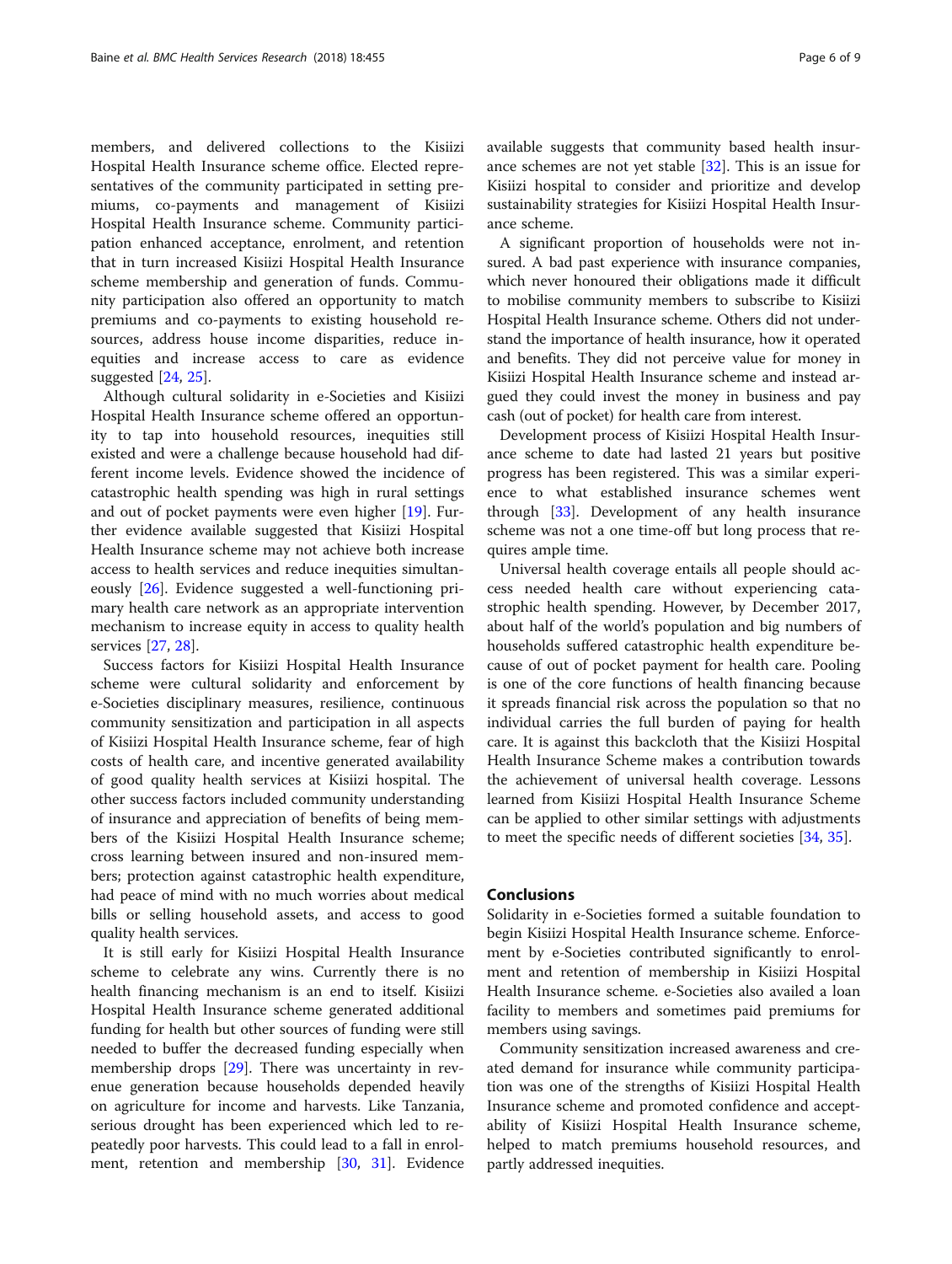<span id="page-6-0"></span>Motivation to demand Kisiizi Hospital Health Insurance scheme cover was from fear of high costs of care, catastrophic health spending and e-Society disciplinary actions. Sensitization and sharing experiences between insured and non-insured made households appreciate benefits of subscribing to Kisiizi Hospital Health Insurance scheme and realised that they could generate funds for premiums and co-payments from sale of traditional non-cash crops and manual labour.

Availability of good quality health services was a matchless incentive and guaranteed insured members of value for their money. Kisiizi Hospital Health Insurance scheme facilitated access to these services which in turn attracted household members to enrol, subscribe and remain members.

Members of Kisiizi Hospital Health Insurance scheme enjoyed benefits such as; financial protection, access to good quality health services, and reduced sale of household assets. There was no more need to escape from the hospital bed before complete recovery as it used to happen in the past before Kisiizi Hospital Health Insurance scheme establishment.

However, a significant proportion of households were not insured. A bad past experience with insurance companies which never honoured their obligations made it difficult to mobilise community members to subscribe Kisiizi Hospital Health Insurance scheme. Others did not understand the importance of health insurance, how it operated and benefits. They did not perceive value for money in Kisiizi Hospital Health Insurance scheme and instead argued they could invest the money in business and pay out-of-pocket for health care from interest.

Kisiizi hospital achieved her objectives to; improve access to health services, and provide a stable source of funding and reduce burden of bad debts. Key findings of this study show that Kisiizi Hospital Health Insurance scheme met the cost of care for members and had a net balance, no debt to the hospital and did not need donations. Kisiizi Hospital Health Insurance scheme was self-reliant and sustainable in the long run.

# Lessons learned and policy implications

There were several success stories to learn from the development process of Kisiizi Hospital Health Insurance scheme that could useful for policy and decision makers. These were as follows;

• Kisiizi Hospital Health Insurance scheme tapped into cultural solidarity in e-Societies which provided a concrete foundation for it to begin, and enforced enrolment and retention of her members in the

scheme. Most ethnic groups have cultures which could be exploited for a similar purpose.

- Availability of good quality health care was paramount and mandatory to generate confidence, demystify public scepticism and assure value for money. This provided incentives for enrolment, retention, and in Kisiizi Hospital Health Insurance scheme coverage.
- Relentless community sensitization increased awareness and created demand for Kisiizi Hospital Health Insurance scheme. Community participation in Kisiizi Hospital Health Insurance scheme contributed to making premiums resonate with household resources and expectations of the beneficiaries.
- Development of a health insurance scheme requires ample time and was not a one time-off process. It took Kisiizi Hospital Health Insurance Scheme 21 years and positive progress has been registered. Some of the established health insurance schemes took over 60 years to reach their current state. Resilience is success factor in the development of health insurance schemes.
- Community based health insurance schemes similar to Kisiizi Hospital Health Insurance scheme may not be replicated directly in other areas with different cultural complexities. They could be introduced and operated as savings and credit schemes with government capitation, and households make contribution using the local traditions as in the case of e-Societies. However, the net balance should be reserved by scheme and not surrendered to the health provider as it occurs in the case of Kisiizi Hospital Health Insurance scheme.
- There was potential for government to capitalise similar schemes and operate them as credit and savings schemes. Decreasing membership dues as savings increase, and enable the indigent to join the schemes and enjoy the benefits.
- There were areas for future research to understand possibility for portability of benefits within an effective referral system, and implementation of similar insurance schemes using Kisiizi Hospital Health Insurance scheme experience in different ethnic groups.

# Additional files

[Additional file 1:](https://doi.org/10.1186/s12913-018-3266-8) Qualitative data from key informants. Key informant interview guide facilitated collection of data from three health providers and three chairpersons of e-societies. These were key actors in the Kisiizi Hospital Insurance Scheme with firsthand knowledge about it and its operations, and could provide information that was very useful in this study. (DOCX 15 kb)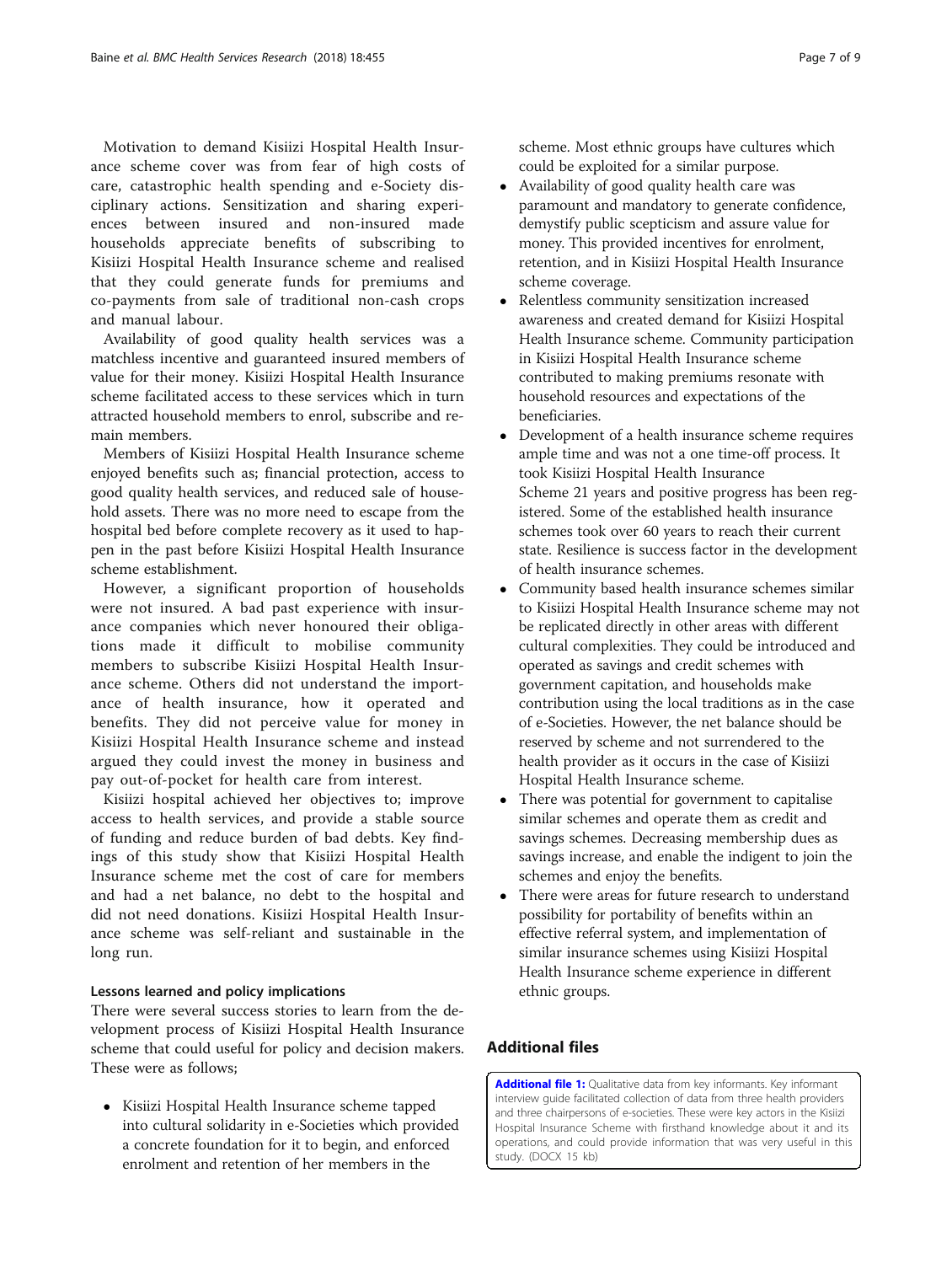<span id="page-7-0"></span>[Additional file 2:](https://doi.org/10.1186/s12913-018-3266-8) Qualitative data from discussions. Group discussion guide facilitated collection of data from a group of twenty community representatives (chairpersons of e-societies) and twenty four selected insured members from the community in three focus group discussions of eight members. This enabled researchers to generate valuable data and insights on Kisiizi Hospital Insurance Scheme from memories, ideas, experiences, perceptions, opinions, and attitudes of stakeholders in an interactive group setting with freedom to talk among group members. (DOCX 16 kb)

#### Abbreviations

e-Society: Engozi Society; US\$: United States of America Dollar; WHO: World Health Organization

#### Acknowledgements

The authors acknowledge the World Health Organization and the European Union through the Supporting Policy Engagement for Evidence-based Decisions project for the financial support and guidance throughout this study. The authors also thank all our respondents for giving us valuable information. Thank you all the participants in the validation workshop for the valuable comments that enriched the study further.

#### Funding

Funding for the research was a grant from the World Health Organization. WHO is not holding, or is not applying for, patents relating to the content of the manuscript.

#### Availability of data and materials

Materials used and data collected in this study can be access at any time on request from the corresponding author.

#### Authors' contributions

SOB (author number 1) was the Principal Investigator and lead architect of this paper. AK and MM were co-Investigators. All authors made substantial contributions during conception and design of the research, acquisition, analysis and interpretation of data. All the authors drafted and revised content of the manuscript together. All authors have given final approval of the version to be published and agree to be accountable for all aspects of the work in ensuring that questions related to the accuracy or integrity of any part of the work are appropriately investigated and resolved.

#### Ethics approval and consent to participate

The protocol was reviewed by the Institutional Review Board and received written ethical approval from the Uganda National Council of Science and Technology (reference number MU502). Written informed consent was also obtained from all participants after explaining the research purpose, methodology, benefits and confidentiality. They were informed of the freedom to exit the study if they felt wish to so do.

#### Competing interests

There are no competing interests whatsoever among the authors and the funding agent (World Health Organization). The World Health Organization (WHO) will not gain or lose financially from the publication of the manuscript, either now or in the future. We do not hold stocks or shares in WHO that may in any way gain or lose financially from the publication of the manuscript, either now or in the future. WHO is not holding, or is not applying for, patents relating to the content of the manuscript. There are no non-financial competing interests (political, personal, religious, ideological, academic, and intellectual competing interests or commercial or any other) to declare in relation to this manuscript.

#### Publisher's Note

Springer Nature remains neutral with regard to jurisdictional claims in published maps and institutional affiliations.

#### Author details

<sup>1</sup>Department of Health Policy, Planning and Management, Makerere University College of Health Sciences, School of Public Health, P. O. Box 7072, Kampala, Uganda. <sup>2</sup>Kisiizi Hospital Health Insurance Scheme, Kisiizi Hospital, P. O. Box 109, Kabale, Uganda.

Received: 22 September 2017 Accepted: 31 May 2018 Published online: 15 June 2018

#### References

- 1. Jakab M, Krishnan C. Community involvement in health care financing: a survey of the literature on the impact, strengths and weaknesses, HNF discussion paper series. Washington, DC: World Bank; 2001. Available at [http://documents.worldbank.org/curated/en/2001/09/3542970/.](http://documents.worldbank.org/curated/en/2001/09/3542970/) [Accessed 7 June 2018].
- 2. Ekman B. Community-based health insurance in low-income countries: a systematic review of the evidence. Health Policy Plan. 2004;19(5):249–70.
- 3. Cheng S, Chiang T. The effect of universal health insurance on health care utilisation in Taiwan: results from a natural experiment. Journal of American Medical Association. 1997;278(2):89–93.
- 4. Devadasan N, Criel B, Van Damme W, Ranson K, Van der Stuyft P: Indian community health insurance schemes provide partial protection against catastrophic health expenditure. BMC Health Serv Res 2007 Vol. 7, pg 43, March 2007.
- 5. East African Community. Situational Analysis and Feasibility Study of Options for Harmonization of Social Health Protection Systems towards Universal Health Coverage in the East African Community Partner States. 2014; [http://eacgermany.org/wp-content/uploads/2014/10/](http://eacgermany.org/wp-content/uploads/2014/10/EAC%20SHP%20Study.pdf) [EAC%20SHP%20Study.pdf](http://eacgermany.org/wp-content/uploads/2014/10/EAC%20SHP%20Study.pdf). [Accessed 7 June 2018].
- 6. Basaza RK, O'Connell ST, Chapčáková I. Players and processes behind the national health insurance scheme: a case study of Uganda. BMC health services research. 2013;13:357.
- 7. Soors W, Devadasan N, Durairaj V, Criel B. Community Health Insurance and Universal coverage: Multiple paths, many rivers to cross; World Health Report, Back ground paper 48. Geneva: World Health Organisation. 2010; Available at [http://www.who.int/healthsystems/topics/financing/](http://www.who.int/healthsystems/topics/financing/healthreport/48_CHI.pdf) [healthreport/48\\_CHI.pdf](http://www.who.int/healthsystems/topics/financing/healthreport/48_CHI.pdf). [Accessed 7 June 2018].
- Basaza RK, Criel B, Van der Stuyft P. Community health insurance in Uganda: why does enrolment remain low? A view from beneath. Health Policy. 2008; 87(2):172–84.
- 9. Spaan E, Mathijssen J, Noor T, McBain F, Ten Have A, Baltussen R. The impact of health insurance in Africa and Asia: a systematic review. Bull World Health Organ. 2012;90:685–692A. <https://doi.org/10.2471/BLT.12.102301>.
- 10. Carrin G, Waelkens M, et al. Community-based health insurance in developing countries: a study of its contribution to the performance of health financing systems. Trop Med Int Health. 2005;10(8):799–811.
- 11. Mwesigye FR, Pearson M. Kisiizi hospital health society: pioneering rural social health insurance. Uganda health bulletin, MOH journal. 1997;1(4):60–4.
- 12. Masiko AK. Community-Based Health Financing The Kisiizi experience can it be sustained? A dissertation submitted for the award of Masters of Arts degree of Leeds University, June 1998. (1998)
- 13. Mills L. Kisiizi hospital annual progress report: 1995–1996. Kisiizi; 1996.
- 14. Baine SO. Improving the health of Uganda's rural populations: the role and potential of community financing. PhD thesis; Centre for Health Planning and Management, Keele University, England, United Kingdom. 2002.
- 15. Onwujekwe O, Hanson K, Uzochukwu B. Examining inequities in incidence of catastrophic health expenditures on different healthcare services and health facilities in Nigeria. PLoS One. 2012;7(7):e40811.
- 16. Mitchell P, Wynia M, Golden R, McNellis B, Okun S, Webb CE, Rohrbach V, and Von Kohorn I. Core principles & values of effective team-based health care. Washington, DC: Discussion Paper, Institute of Medicine. 2012; [www.](http://www.iom.edu/tbc) [iom.edu/tbc.](http://www.iom.edu/tbc) [https://www.nationalahec.org/pdfs/vsrt-team-based-care](https://www.nationalahec.org/pdfs/vsrt-team-based-care-principles-values.pdf)[principles-values.pdf](https://www.nationalahec.org/pdfs/vsrt-team-based-care-principles-values.pdf). Accessed 7 June 2018.
- 17. de Carvalho MC, Cardeal Id Sde F, de Campos MC. The organizational culture of a Brazilian public hospital. Rev Esc Enferm USP. 2014;48(2):303–9.
- Thomas EJ. Improving teamwork in healthcare: current approaches and the path forward. BMJ quality & safety. 2011;20(8):647–50.
- 19. Liliana A-LJ. Catastrophic expenditure due to out-of-pocket health payments and its determinants in Colombian households. Int J Equity Health. 2016;15:182. [https://doi.org/10.1186/s12939-016-0472-z.](https://doi.org/10.1186/s12939-016-0472-z)
- 20. Uganda Community Based Health Financing Association (UCBHFA) [https://](https://healthmarketinnovations.org/funder/uganda-community-based-health-financing-association-ucbhfa-0) [healthmarketinnovations.org/funder/uganda-community-based-health](https://healthmarketinnovations.org/funder/uganda-community-based-health-financing-association-ucbhfa-0)[financing-association-ucbhfa-0](https://healthmarketinnovations.org/funder/uganda-community-based-health-financing-association-ucbhfa-0). [Accessed 7 June 2018].
- 21. Hinrichs K: The impact of German health insurance reforms on redistribution and the culture of solidarity. J Health Polit Policy Law. 1995 Fall; 20(3):653–687; discussion 689–94. PMID: 8530771.